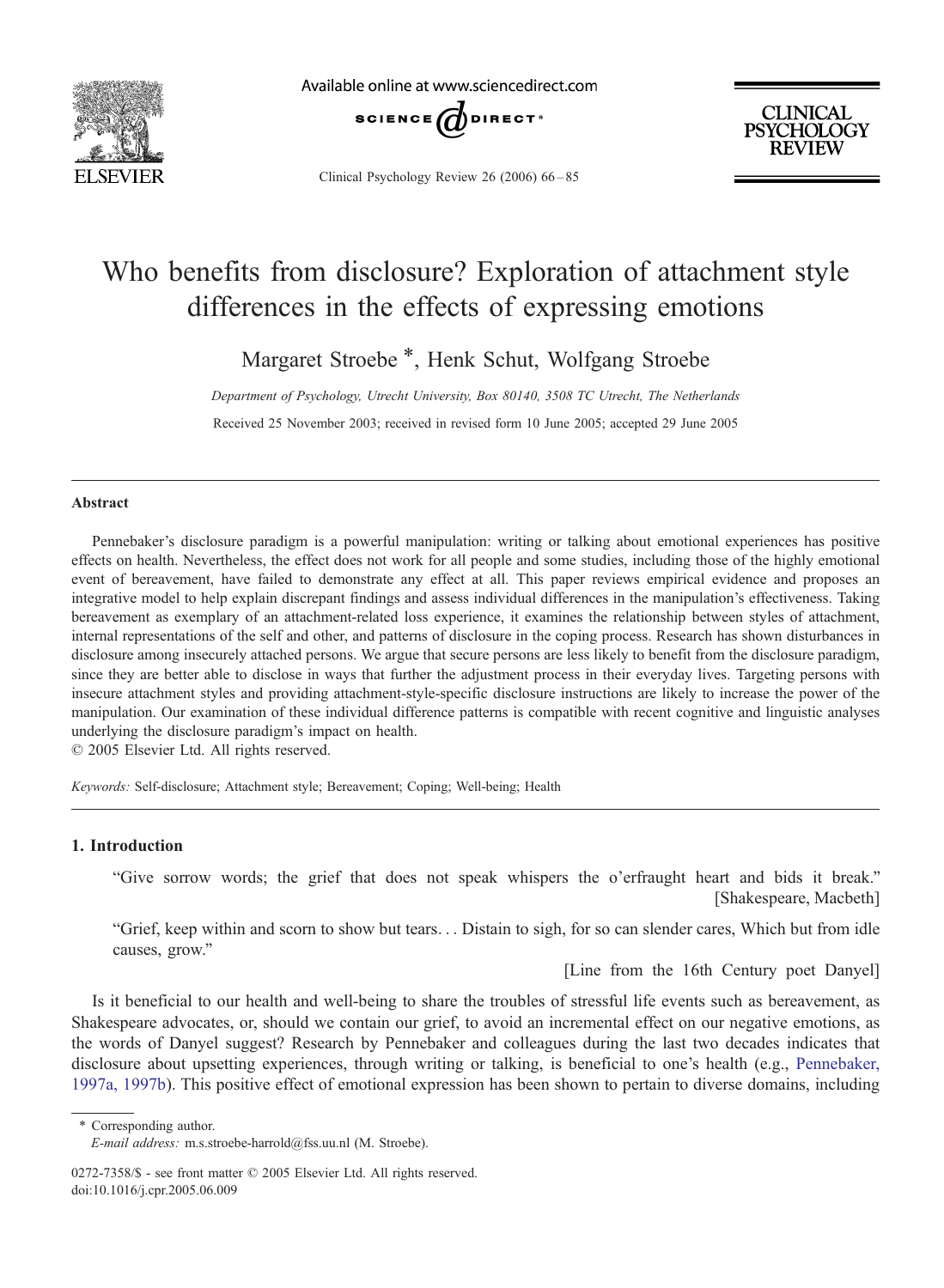varied traumatic experiences, job loss, imprisonment, or even less extreme adaptations, such as coping with the stresses of college life. However, some investigators who have tried to replicate such results have either found only limited support, or have failed to find any positive effects of disclosure. Furthermore, a distinct but relevant body of research by Rimé and his colleagues, on the impact of social sharing of emotion on recovery, indicates that merely sharing an emotion with others does not alleviate the emotional impact of an upsetting event, although people retain the belief that it actually does help (e.g., Rimé, 1999; Rimé, Finkenauer, Luminet, Zech, & Phillipot, 1998; Zech, 2000).

Even when positive effects are found in disclosure studies, the manipulation will not necessarily be working for everyone. It is even possible that for some persons and/or for some topics, such confrontation of emotions may work negatively ([Kelly & McKillop, 1996\).](#page--1-0) Many studies of the impact of debriefing after traumatic events–which typically involves the expression of thoughts and emotions connected to the trauma–have failed to demonstrate the efficacy of such a technique (for reviews, see R[ose & Bisson, 1998; van Emmerik, Kamphuis, Hulsbosch, &](#page--1-0) Emmelkamp, 2002).

What, then, are the salient characteristics of individuals for whom the manipulation does, versus does not, work? And why does not sharing one's emotions work so well in some studies, or for some life events? With a few recent exceptions (e.g., [Cameron & Nicholls, 1998; Paez, Velasco, & Gonzalez, 1999\),](#page--1-0) little research has investigated personality or individual difference variables, to distinguish between those who do versus do not benefit from the disclosure manipulation, or to link these with the particular situations under investigation (P[ennebaker & Keough](#page--1-0), 1999). More fundamentally, while earlier research explored the range of stressful situations and experiences that people could usefully write about (e.g., from moving to college to coping with prison or unemployment), recent theoretical analysis has focused on cognitive and linguistic processes that may underlie the efficacy of the disclosure paradigm (e.g., [Bower, Kemeny, Taylor, & Fahey, 2003; Pennebaker & Francis, 1996; Pennebaker, Mayne, &](#page--1-0) Francis, 1997). Despite such developments, there has been no theoretical framework to guide assumption-building, channel research and systematically investigate individual differences.

In this article we review the empirical evidence and propose a theoretical explanation for discrepant findings, to suggest when and for whom disclosing emotions about upsetting experiences will further recovery from negative life events. Following our own line of research, to focus examination of this broad area on one specific life stressor, we take the experience of bereavement as exemplary, indicating how our conclusions can be generalized to other domains that have been investigated using the paradigm. The life stressor of bereavement lends itself to examination of the disclosure paradigm. It has, after all, been classified as the life event requiring the most intense readjustment (H[olme](#page--1-0)s & Rahe, 1967). Since it encompasses at least as much upheaval as many of the stressors investigated by Pennebaker do, the disclosure effect should be easily replicable in the case of this stressor. In fact, it is generally believed that individuals need to confront their loss experiences and do their grief work. Although it seems reasonable to assume that confronting one's grief in written or verbal disclosure should support the grief work process, as we will elaborate below, most studies have failed to find positive effects (e.g., B[onanno, Keltner, Holen, & Horowitz, 1995; Nolen](#page--1-0)-Hoeksema, McBride, & Larson, 1999; Stroebe & Stroebe, 1991; Wortman & Silver, 1989, 2001). These negative results need theoretical explanation too.

In summary, our aims are twofold: we want to explore underlying patterns to explain when disclosure does (not) work for people, and we want to apply the emergent model to further our understanding of coping with one stressor in particular, namely, bereavement. This analysis enables integration of two major theoretical and empirical research areas: we incorporate Pennebaker's Self-Disclosure Health Model within the attachment theory framework, to guide research and increase the power of predictions about adaptation to stressful life experiences.

### 2. The writing paradigm: efficacy and explanation

Pennebaker and colleagues developed a paradigm whereby people are induced to disclose their thoughts and feelings about emotional topics (P[ennebaker & Beall, 1986; Pennebaker, Colder, & Sharp, 1990; f](#page--1-0)or recent reviews, see Lepore & Smyth, 2002; Pennebaker, Zech, & Rimé, 2001). Inducing disclosure in participants is expected to have a healing effect. For the most part, participants are asked to write, rather than speak, about their personal experiences. Typically this is done in a laboratory, with random assignment to a manipulation or control group. The former group is asked to write about assigned topics for 3 to 5 consecutive days, 15 to 30 min each day. Most importantly, instructions include such phrases as "...really let go and explore your very deepest emotions and thoughts...", thus encouraging